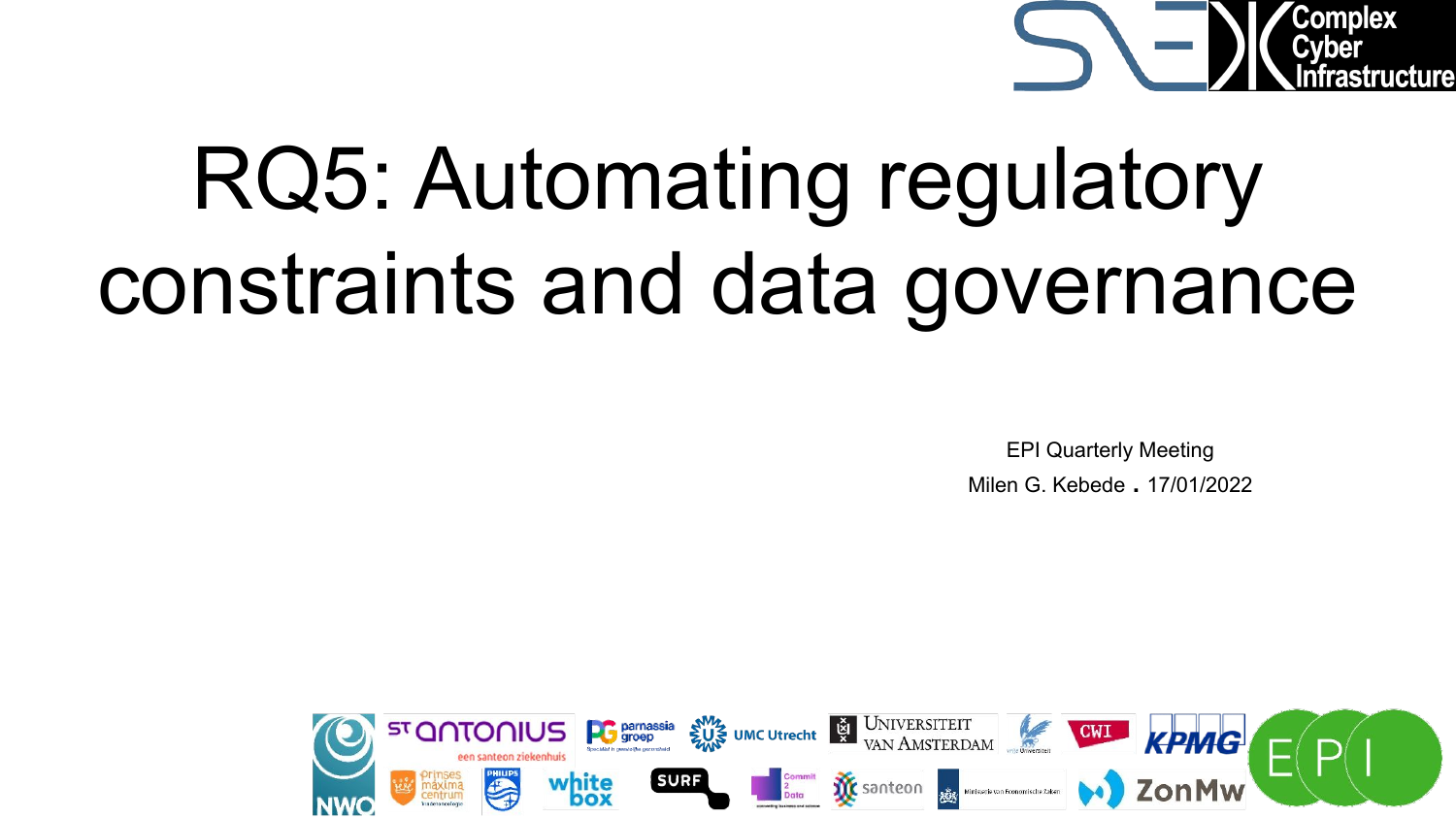## Dynamic generation of access control policies from social policies

- A prototype for a Policy Decision point(PDP) or a Policy Administration point (PAP) for the AMdEX project
	- eFLINT reasoner as PDP
		- As both PAP and PDP
	- eFLINT as PAP
		- Extensions for the XACML reference model
	- Decentralized approach

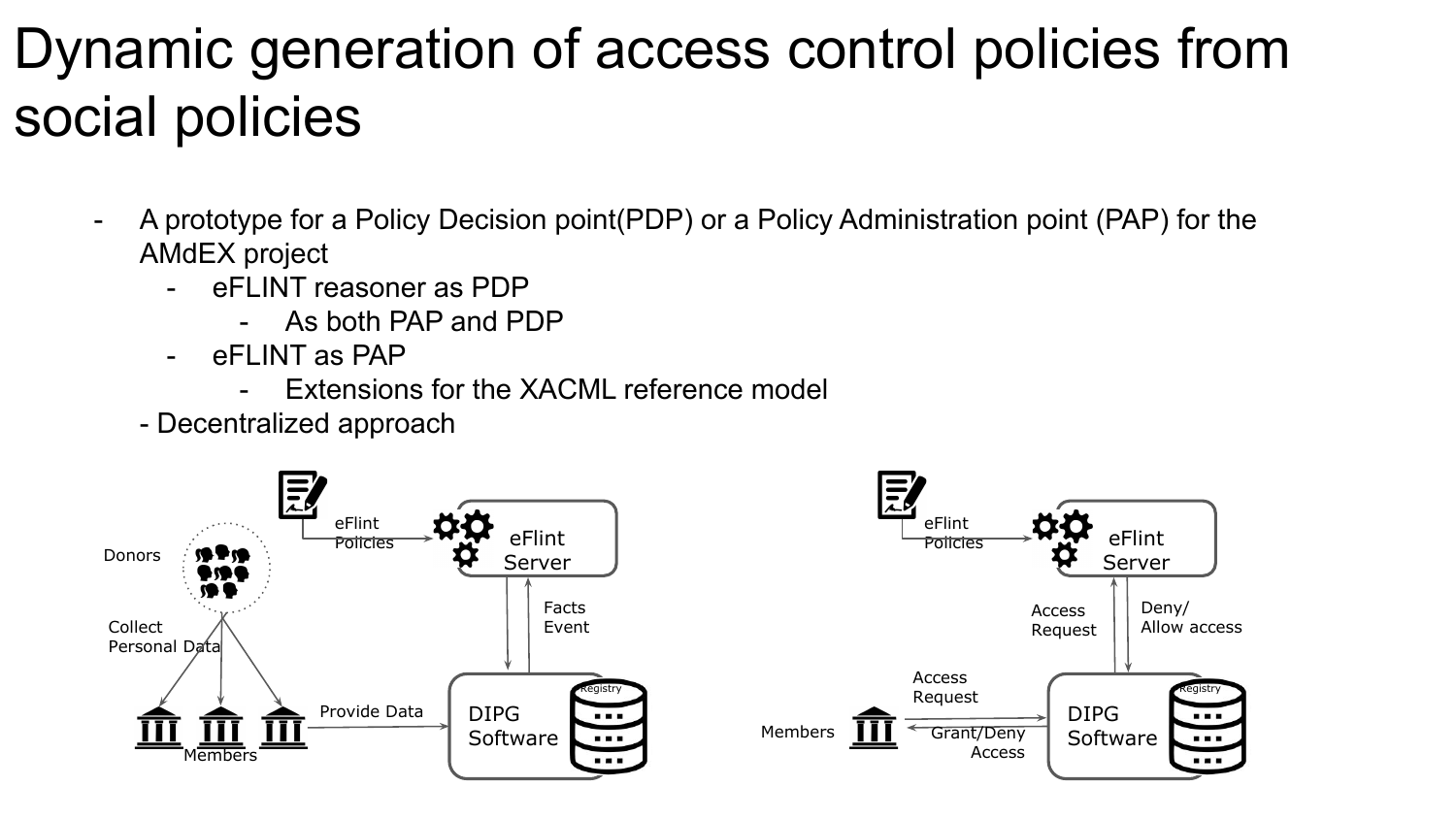### The XACML ABAC model

- XACML policy language
	- Specifying access control requirements using rules, policies and policy sets , expressed in terms of subject, resource , action and environmental attributes and set of algorithms for combining policies and rules
- XACML request/response protocol
	- For querying a decision engine that evaluates subject access requests against policies and returns access decision in response
- XACML reference architecture
	- For deploying software modules to policies and attributes and computing and enforcing access control decisions based on policies and attributes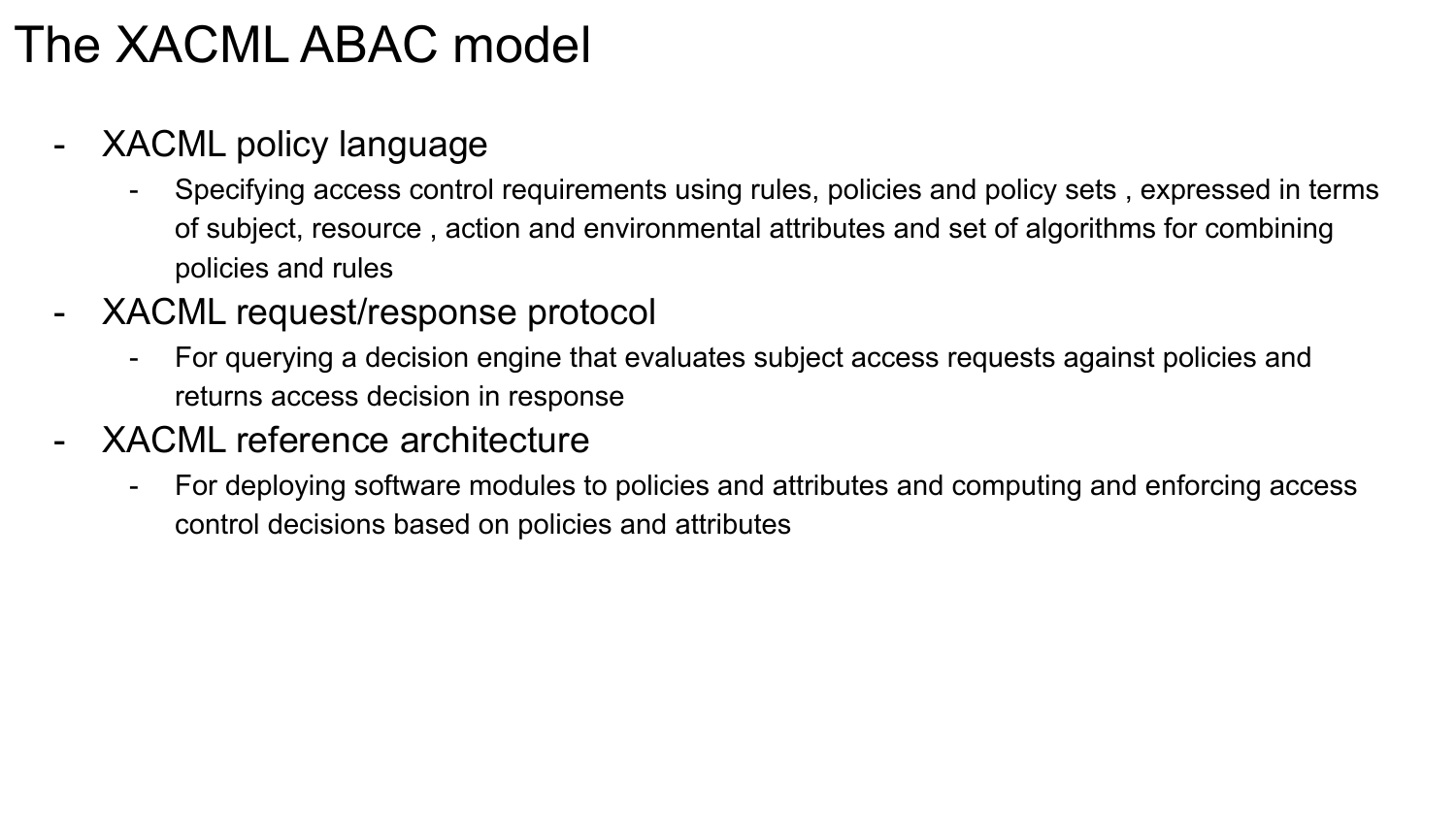### XACML Request/Response protocol

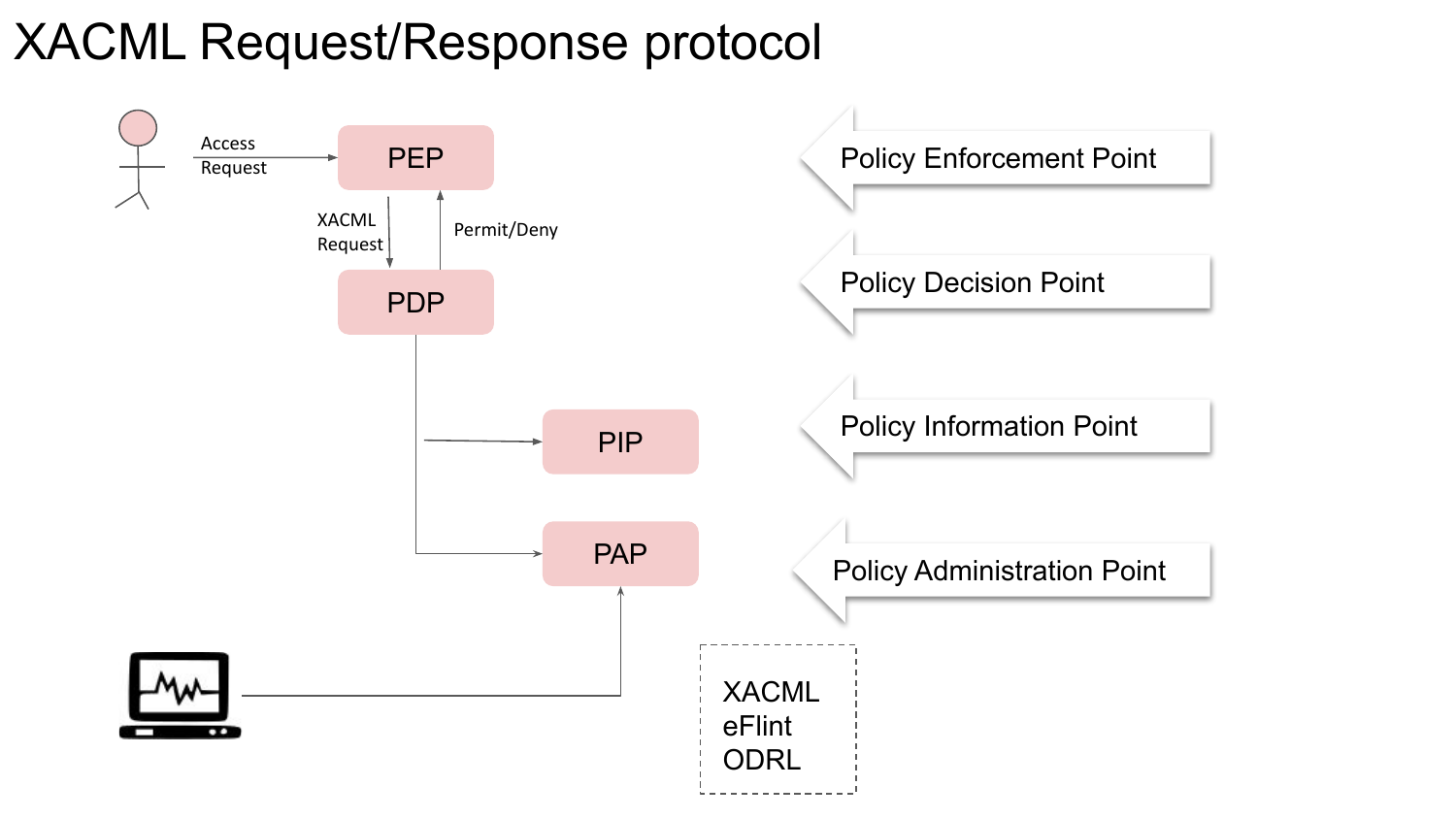#### XACML Reference Architecture

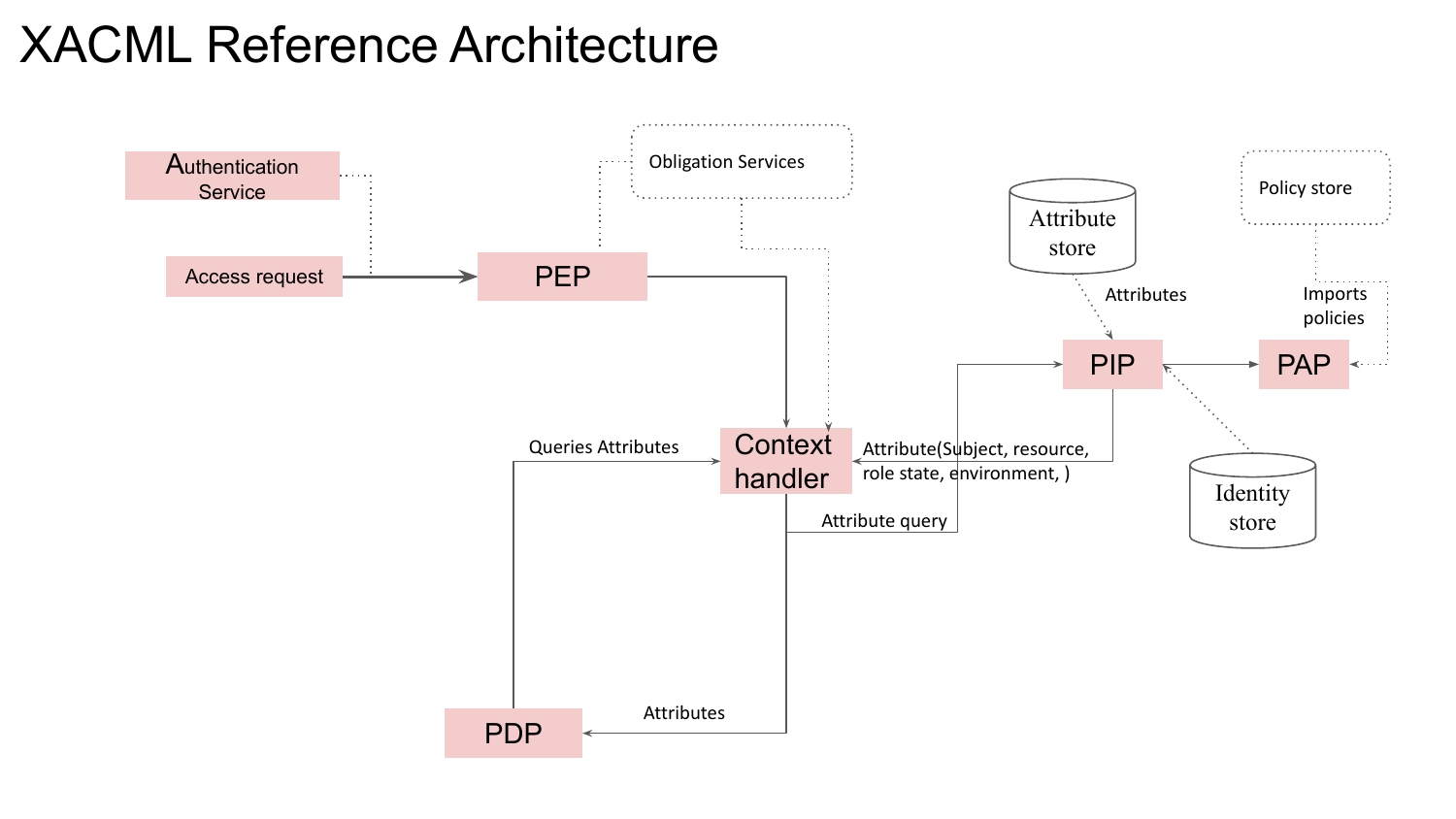### Obligation in XACML

Obligation services - obligation optionally specified in a rule, policy and policy set is a directive from the PDP to the PEP on what must be carried out before or after an access request is approved

Obligations must be fulfilled in conjunction with the policy enforcement after the access decision has been made(which is the result of a rule that is to permit or deny)

When a PDP evaluates a rule that is containing obligation expressions, it evaluate the obligation expressions into obligations and return certain of those obligation to the PEP in the response context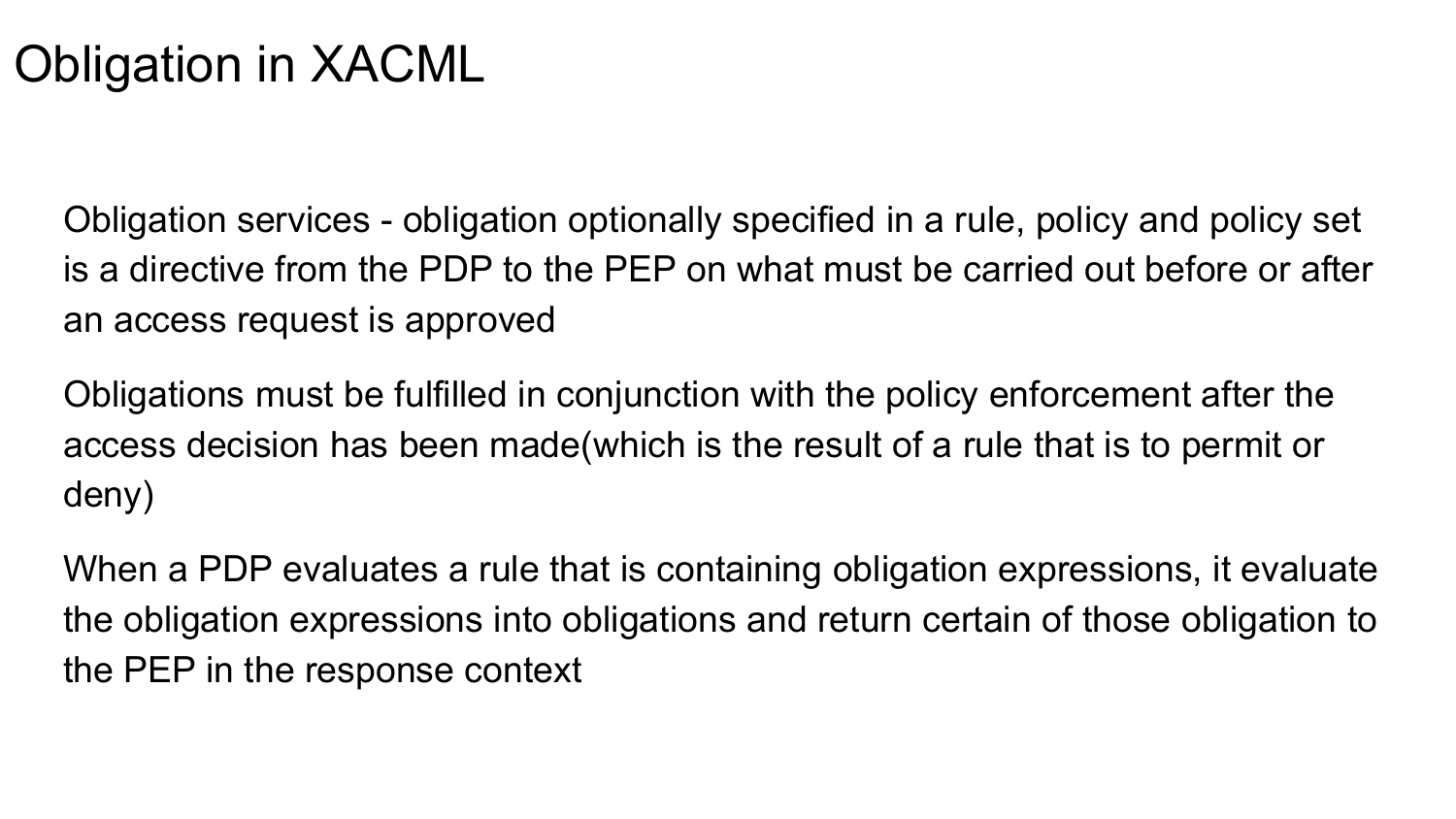#### Obligation extensions to XACML

- Enforce before the user action is performed
	- E.g get the consent of owner
- Enforce after the user action is performed
	- E.g email data owner that his data is accessed
- Simultaneously with the performance of the user's action
	- E.g write to the log the activities the user is performing

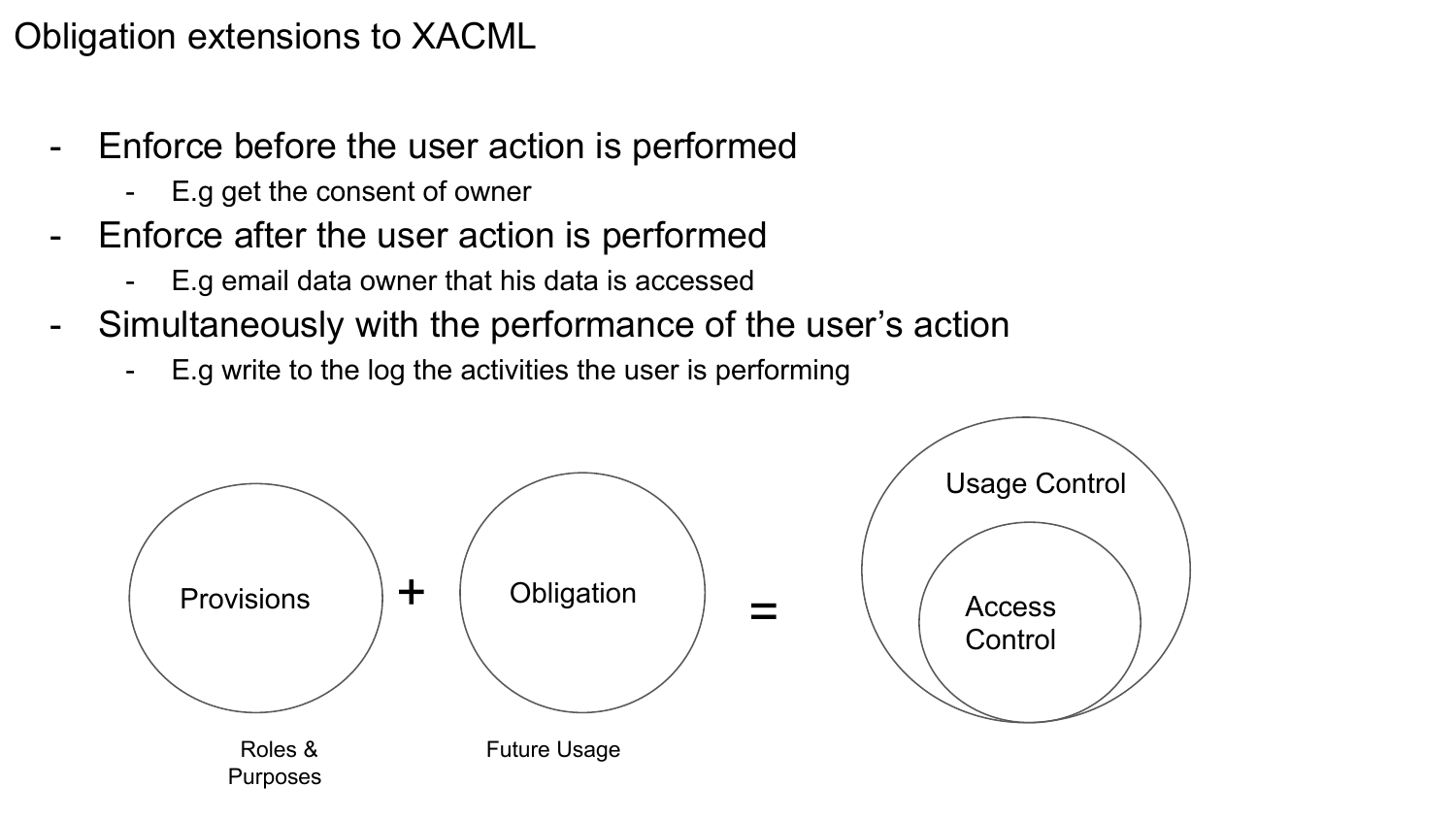#### Authorization model decisions

Pre-authorization models

- The authorization decision is made before the action is allowed
- Ongoing authorization models
	- Authorization decisions are made continuously while the action is taking place

Pre-conditions model

- Certain environment conditions have to be fulfilled before the resource usage

Ongoing conditions model

- Environmental conditions that needs to be satisfied while the resources usage is taking place